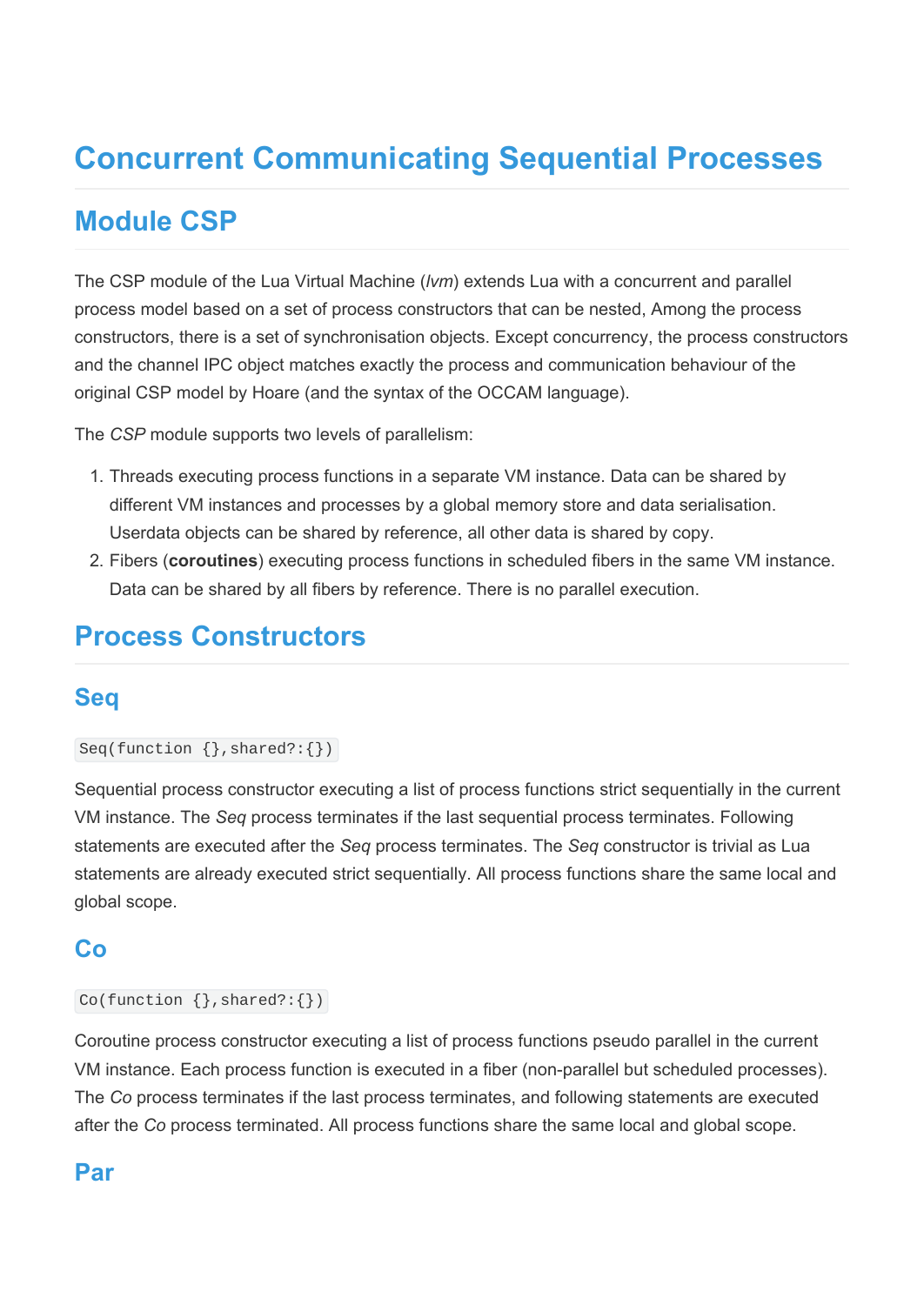```
Par(function {}, shared?:{})
```
Parallel process constructor executing a list of process function parallel in different VM instances. Each process function has its own local and global scope. The Par process performs joining of (waiting for) all sub-processes and terminates if all parallel sub-processes terminated. Following statements are executed after the Par process terminated. The process function can access free variables and functions, but only with a local scope (except user-data tables). All free variables and functions will be serialised and deserialised in each sub-process.

## Fork

```
Fork(function \{\}, shared?:\{\}\
```
Parallel process constructor executing a list of process function parallel in different VM instances. The Fork process performs no joining of (waiting for) sub-processes and following statements are executed immediately. The process function can access free variables and functions, but only with a local scope (except user-data tables). All free variables and functions will be serialised and deserialised in each sub-process.

# Alt

```
Alt(processes:function {},shared?:{})
```

```
Alt(processes:function \{\} \{\}, shared?:\{\})
```
Alternative choice process constructor executing one of the conditional processes. A conditional process have to execute a blocking operation, e.g., channel read. The first process that is ready is executed. Each conditional process is executed in a separate fiber (coroutine).

# Interprocess Communication

Interprocess Communication (IPC) is used to synchronise processes for:

- 1. Cooperation
- 2. Coordination (competition)

IPC between threads (parallel processes) and fibers (coroutines) has to be distinguished. Thread IPC blocks entire threads and all contained fibers, whereas fiber IPC only blocks one fiber of a thread,

# **Channel**

```
Channel(depth:number,fiber?:boolean) -> channel
```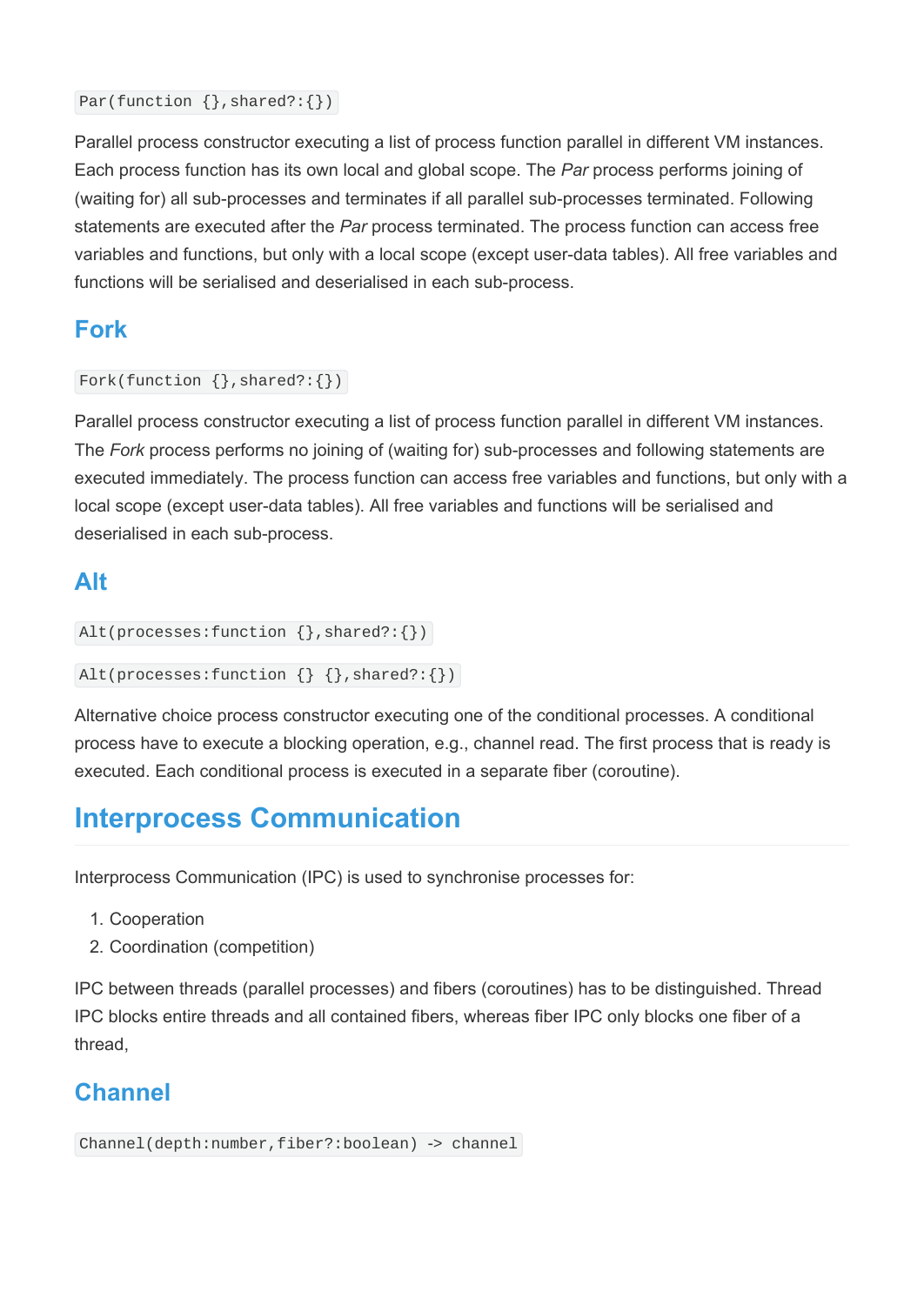Creates a new communication channel with the given FIFO depth. A depth = 0 creates an handshake channel (i.e., reader and writer rendezvous). If the *fiber* argument is true, a channel for scheduled coroutines (fibers) is created.

### channel:read

channel: $read()$  -> \*

Reads data from the channel. If there is no data available, the operation suspends (blocks) the process execution until data is available.

#### channel:write

channel:write(data:\*)

Writes data to the channel. If the queue is full (or there is no reader for *depth*=0), the operation suspends (blocks) the process execution until a read operation is performed.

#### **Mutex**

 $Mutes()$  -> mutex

Create a mutual exclusion lock.

#### mutex:lock

#### mutex:lock()

Acquires and locks a mutex. If the mutex is already locked, the operation suspends (blocks) the process execution and enqueues the process until the mutex lock is released and the current process gets the lock.

#### mutex:unlock

mutex:unlock()

Unlocks a previously acquired mutex lock. If there are waiting processes, the next process is dequeued and resumed.

## Semaphore

```
Semaphore(init:number,fiber?:boolean) -> semaphore
```
Create a semaphore object with an initial counter value. If the fiber is set true, a semaphore for scheduled coroutines is created (cannot be used across parallel processes).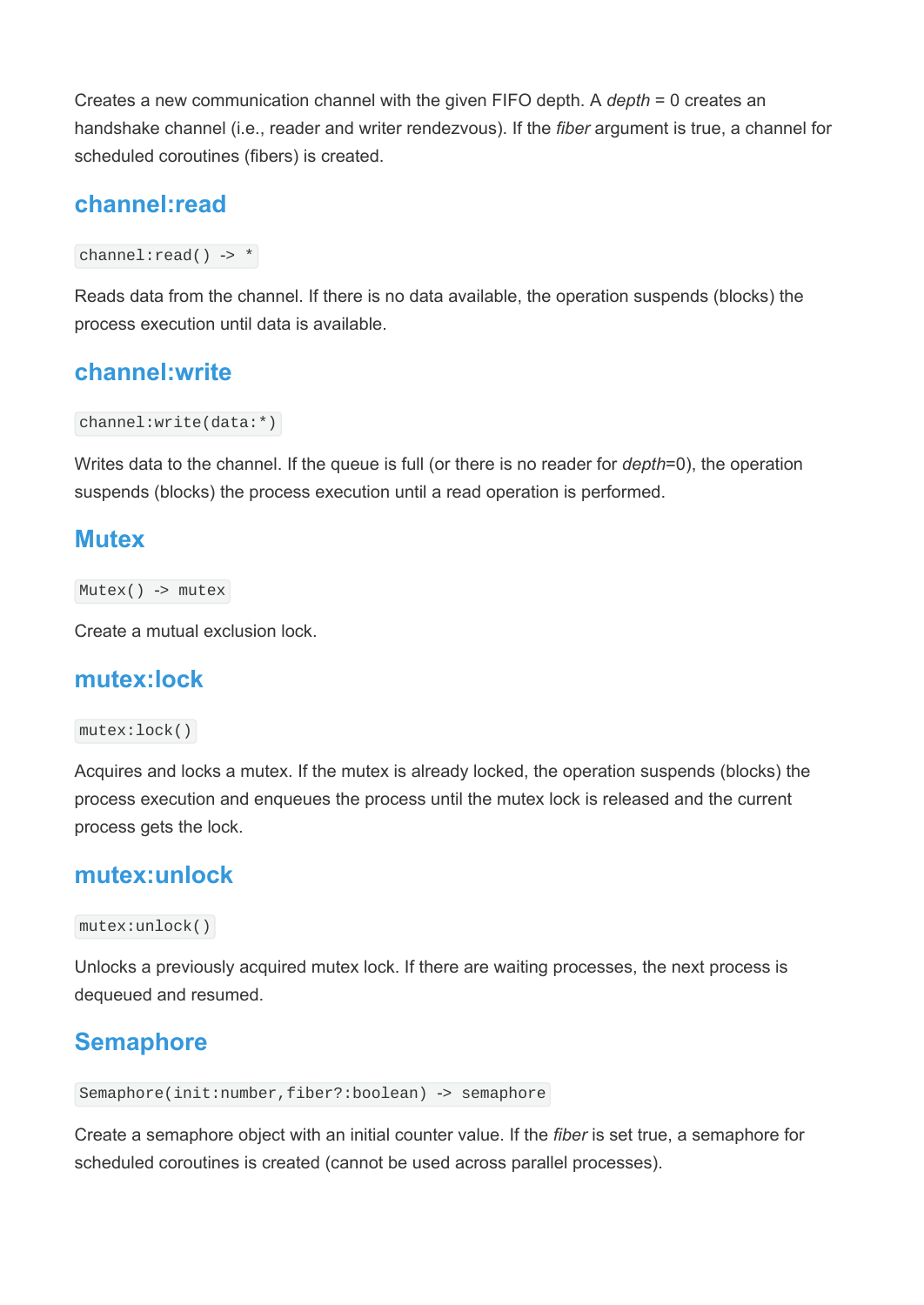### semaphore:down

```
semaphore:down()
```
Decrements the semaphore counter value by one. If the semaphore counter is already zero, the operation enqueues and suspends (blocks) the process until an up operation was performed.

#### semaphore:up

#### semaphore:up()

Increments the semaphore counter by one. If there are waiting processes, the next process is dequeued and resumed.

#### semaphore:level

```
semaphore: level() -> number
```
Return current counter value.

### Event

```
Event(fiber?:boolean) -> event
```
Create an event object used to synchronise parallel processes or scheduled coroutines (fiber is true),.

#### event:await

```
event:await()
```
Waits for an event signal. The operation suspends (blocks) the process execution and enqueues the process until the event was raised by the wakeup operation.

#### event:wakeup

```
event:wakeup()
```
Signals an event and resumes all waiting processes.

## **Barrier**

```
Barrier(group:number,fiber?:boolean) -> barrier
```
Create an event object used to synchronise processes

## barrier:await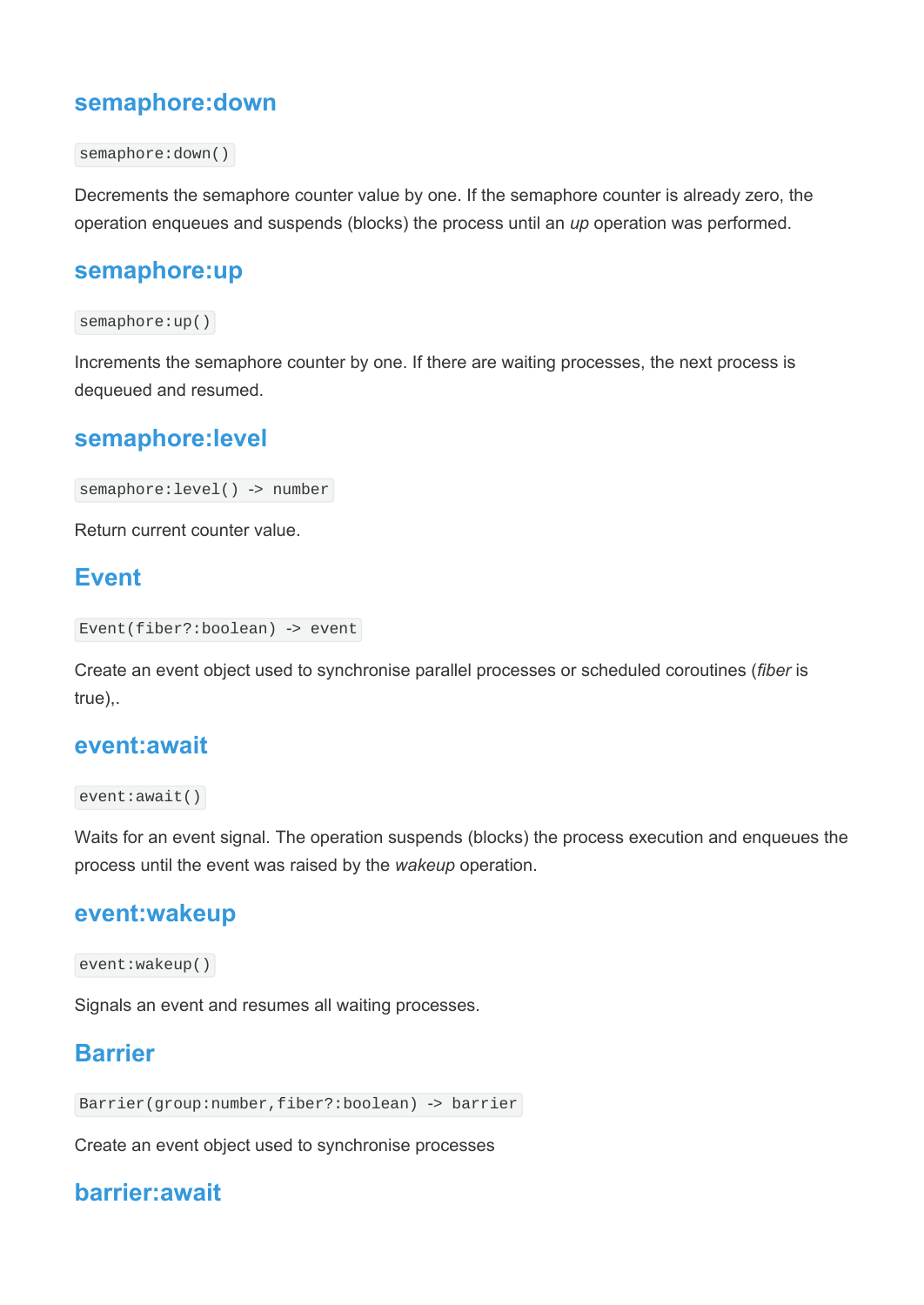```
event:await()
```
Waits for a group of processes entering the barrier. The operation suspends (blocks) the process execution and enqueues the process until the last process (*i=group*) enters the barrier by the await operation.#

### Timer

Timer(interval:number,once:boolean,fiber?:boolean) -> timer

Creates a timer object to synchronise processes temporarily. This timer can only be used in Seq, Sched, or Alt processes if the fiber argument is set. A fiber timer cannot be shared by Par processes (only with fiber=nil|false). The timer must be started after creation.

#### timer:await

```
timer:await()
```
Waits for a timer signal. The operation suspends (blocks) the process execution and enqueues the process until the event was raised by the timer..

## timer:start

timer:start()

Starts the timer.

## timer:stop

timer:stop()

Stops the timer.

## **Matrix**

```
Matrix:new(dims:number [],init?:number|function,type?:string) -> matrix
```

```
Matrix.double(dims:number [],init?:number|function) -> matrix
```

```
Matrix.float(dims:number [],init?:number|function) -> matrix
```

```
Matrix.int(dims:number [],init?:number|function) -> matrix
```
Creates a new shared matrix object (supported dimensions: 1,2,3) that can be accessed in parallel processes concurrently. Supported data types are: float, double (default), int. Concurrent access is serialised and protected by a mutex. The index order is  $i=column(1)$ ,  $i=row,j=column(2)$ , and i=level,j=row,k=column (3).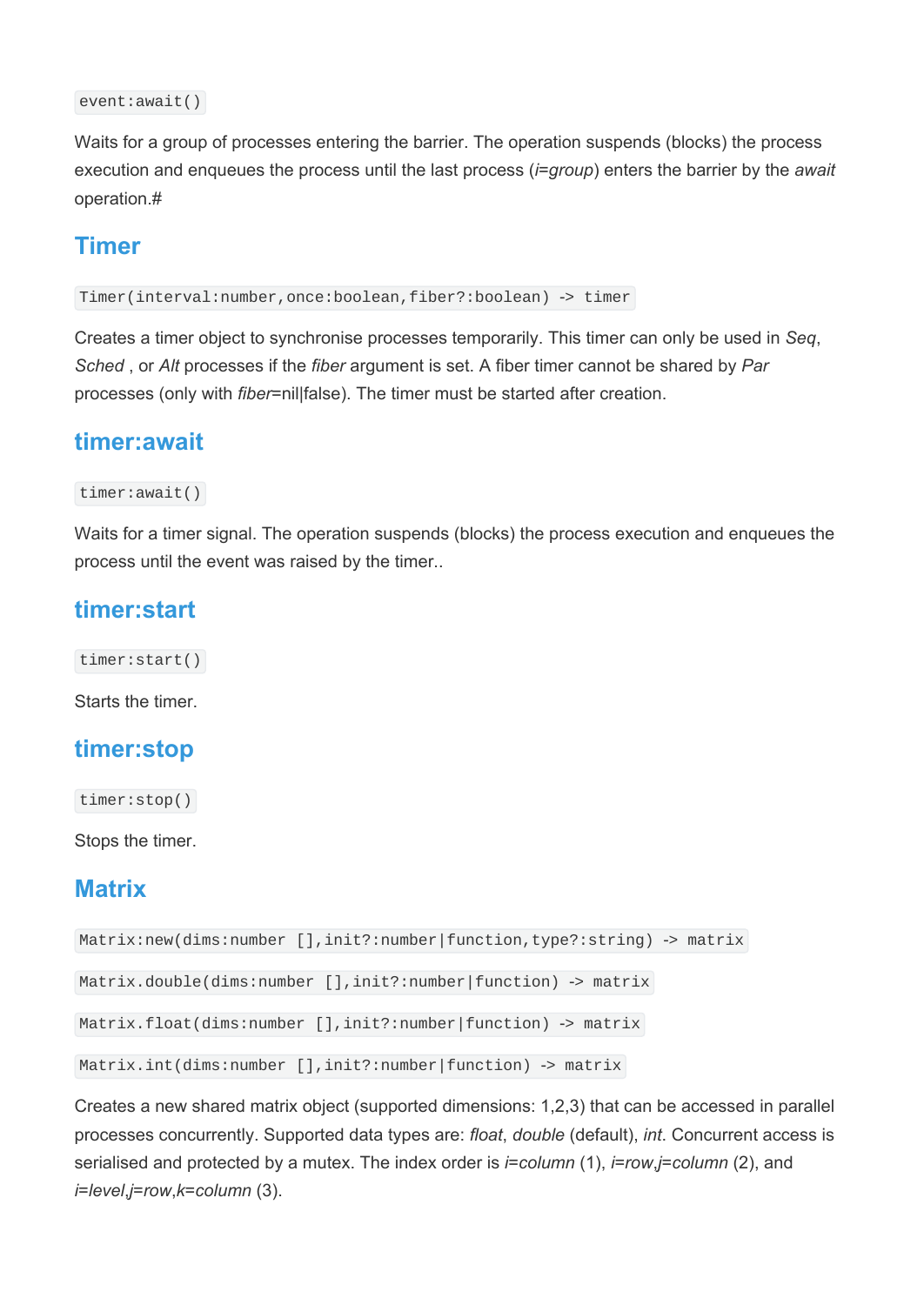#### matrix:ones

```
matrix:ones() -> matrix
```
Assigns value 1 to all diagonal elements of the matrix.

### matrix:random

```
matrix:random(a?,b?) -> matrix
```
Assigns random values to all elements of the matrix (default in the range 0,1, or alternatively in range  $a,b$ ).

### matrix:print

```
matrix:print(format?:string) -> string
```
Formatted printer (default format "%2.2f").

### matrix:read

 $matrix:read(i, j, k)$  -> number

Reads the value of an element of the matrix.

### matrix:write

```
matrix:write(value:number,i,j,k)
```
Writes new value to an element of the matrix.

# **Examples**

```
require('Csp')
local counter=1
Seq({
   function () counter=counter+1 end,
   function () counter=counter+1 end
   })
print('Waiting for counter='..counter)
```
Seq Constructor Example

```
require('Csp')
Par({
   function (id)
```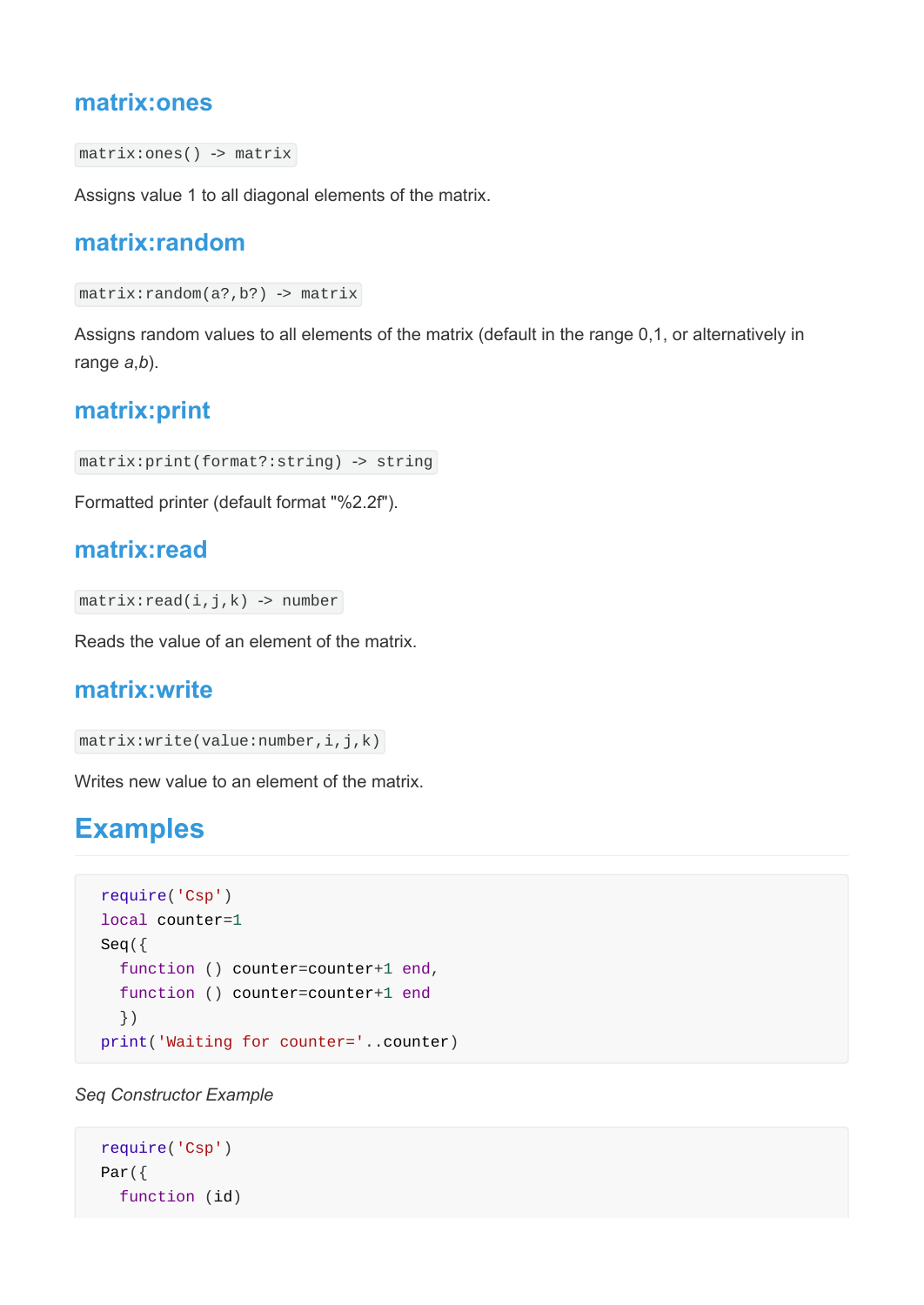```
 log('Process A starting');
     local x=ch:read();
     log('hello '..x);
   end,
   function (id)
     ch:write('world');
   end
   },{
     ch=Channel(0)
   })
print('Waiting ..')
```
#### Par Constructor Example

```
require('Csp')
Par(\{ function (id)
     local x
    Alt(f)function () print(1); x=ch1:read(); print('got ch1') end,
      function () print(2); x=ch2:read(); print('got ch2') end,
     })
     log('hello '..x);
   end,
   function (id)
     ch2:write('world');
   end
   },{
    ch1=Channel(1),
    ch2=Channe1(1),
   })
```

```
Alt Constructor Example
```

```
require('Csp')
local sema = Semaphore(0)
Par(
 {function (pid)
     Seq({
      function (pid2) sema:down(); print('1.1 hello pid='..pid..'.'..pid2)
end,
       function (pid2) print('1.2 hello pid='..pid..'.'..pid2) end
     })
   end,
   function (pid)
```